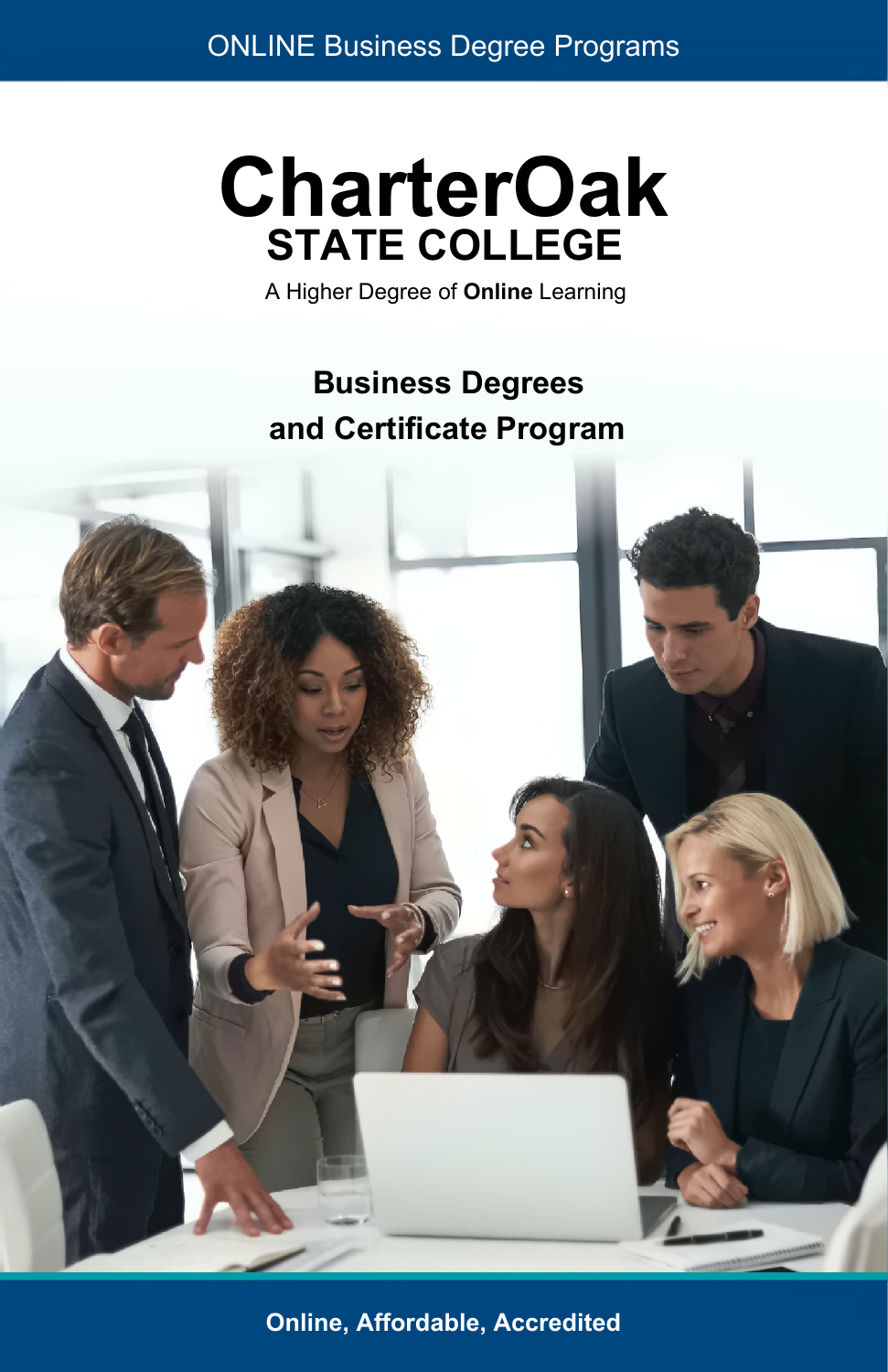

## *Quality Online, Accredited Business Programs*

Choose from our suite of online bachelor's degrees that can help boost your career with the essential skills you need to excel in today's business environment. Expert faculty help you gain a strong understanding of how various business functions contribute to an organization's overall success. From Business Administration to Human Resources Management to Organizational Leadership, we've got the program that *works* for you!

*"Based on several conversations with friends and coworkers who went to either a four-year college immediately following high school or graduated after part-time studies at a traditional institution, I believe I received an education at Charter Oak that was not just comparable (which I would have been very happy with) but was exceptional to their traditional academic experiences."*

*"Charter Oak offers a distance learning environment which makes it easier than ever to obtain a degree... while staying focused on a career. The program offers opportunities that cannot be matched by the traditional on-campus environment."*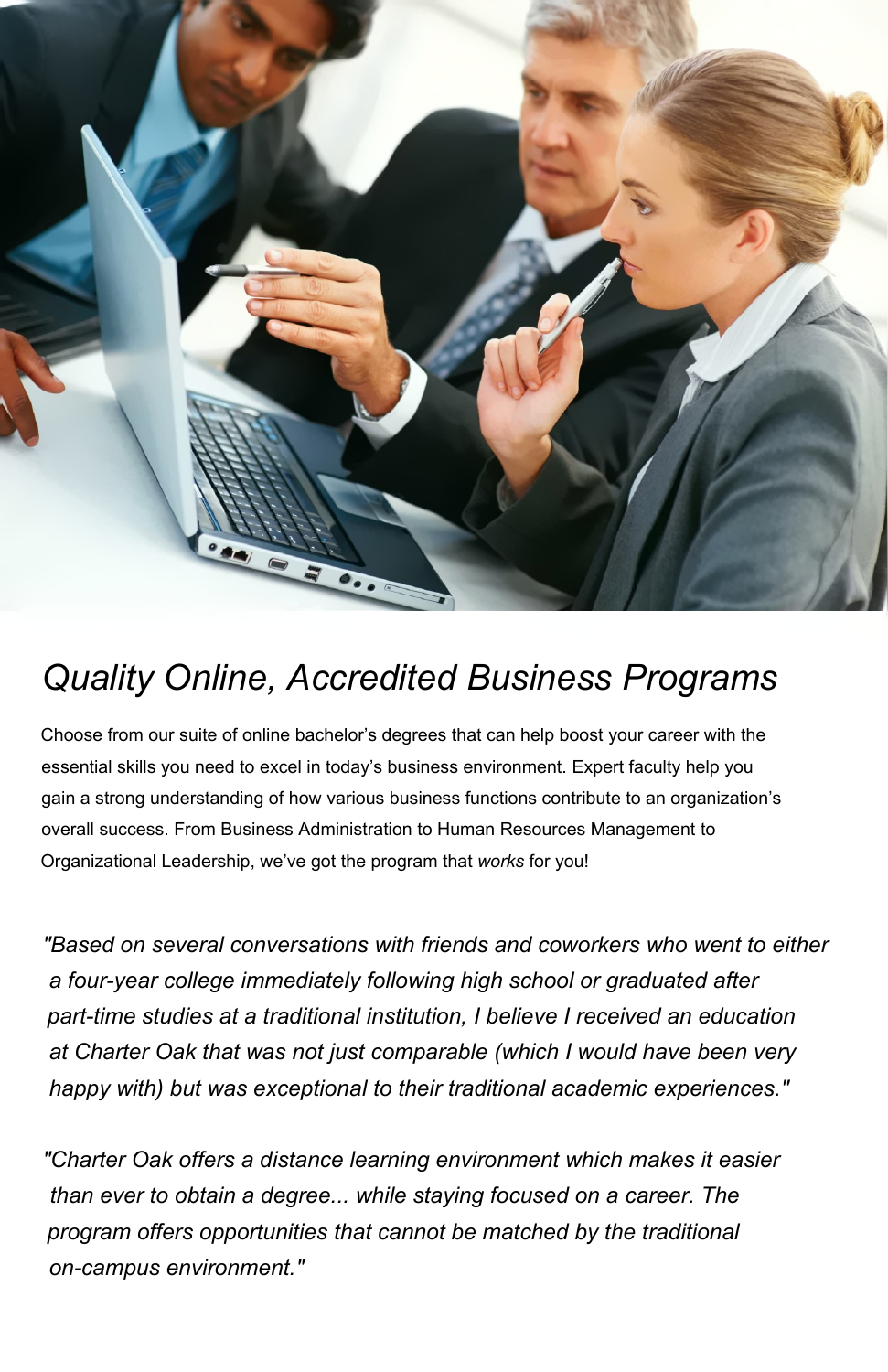## Business Administration, Bachelor of Science

A Business Administration bachelor's degree from Charter Oak State College offers flexibility and affordability while supporting your career or promotion goals in today's competitive business world. The program prepares graduates for leadership positions in business, nonprofit, and governmental organizations. Coursework includes all components of business administration including accounting, finance, law, management, information systems, and marketing. The major requires a minimum of 45 credits.

#### Major Courses:

- **•** Financial Accounting
- **•** Managerial Accounting
- **•** Business Law
- **•** Principles of Management
- **•** Management Information Systems
- **•** Principles of Marketing
- **•** Finance Management
- **•** Organizational Behavior
- **•** Business Administration Major Capstone

*Business Administration majors must complete 9 upper level credits from one of the program concentrations:* Small Business **•** Project Management **•** Human Resources Organizational Management **•** General Business *(developed with Academic Advisor)*

### Human Resources Management, Bachelor of Science

This major prepares students to serve in various professional and management roles in the human resources field in business, government, and nonprofit sectors. The major requires a minimum of 48 credits.

#### Major Courses:

- **•** Financial Accounting
- **•** Organizational Communication
- **•** Human Resources Management
- **•** Managing People in a Global Economy
- **•** Employment Law
- **•** Introduction to Management
- **•** Organizational Behavior
- **•** Diversity & Inclusion in the Workplace
- **•** Union & Labor Relations
- **•** Performance, Compensation & Benefits
- **•** Leadership
- **•** Training & Development
- **•** Human Resource Capstone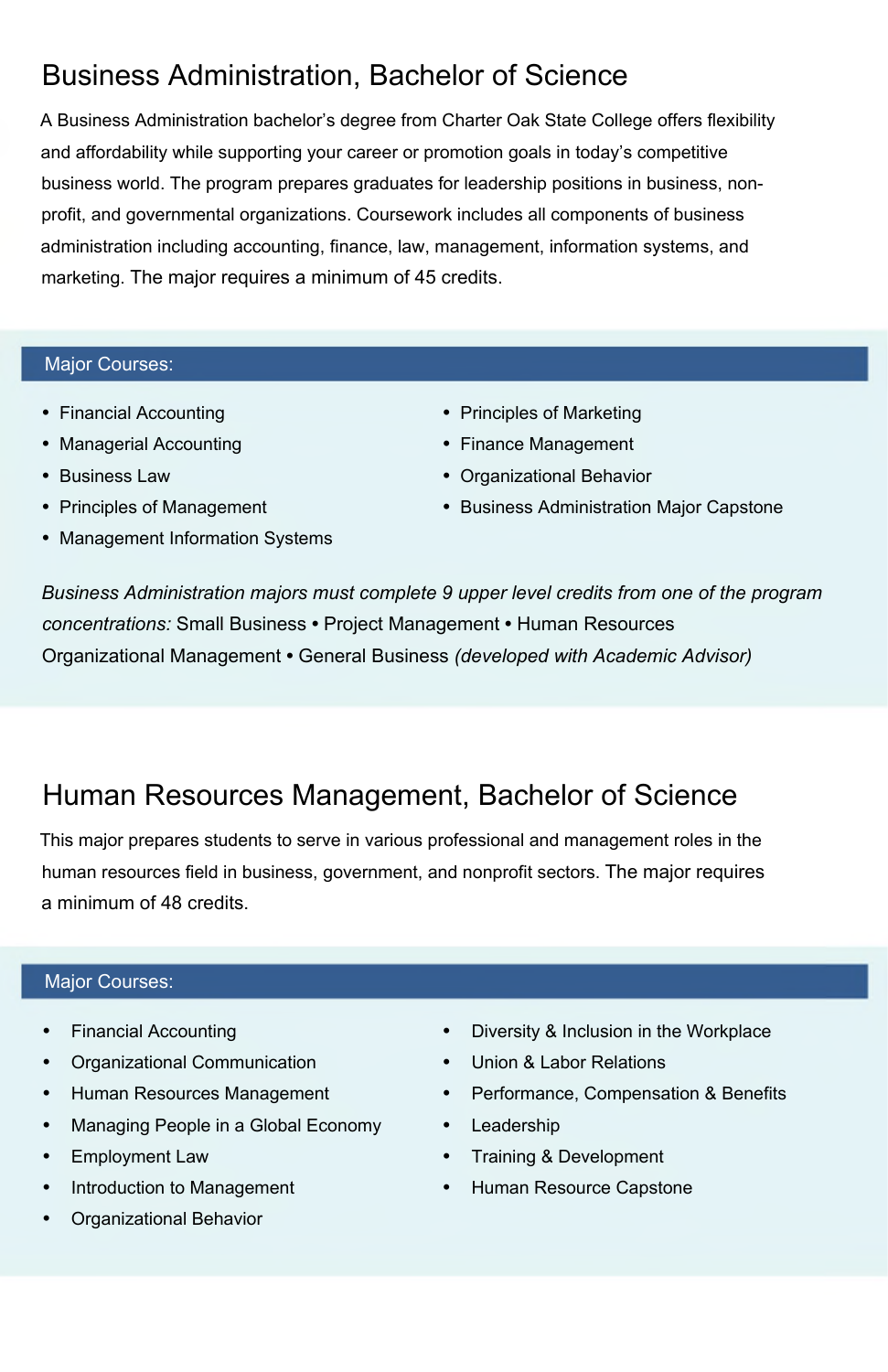

## Organizational Leadership, Bachelor of Science

This major positions graduates to serve in various leadership and management roles in the business environment with an emphasis on understanding individual and team motivation, team dynamics, ethical behavior, and organizational change processes. The major requires a minimum of 42 credits.

#### Major Courses:

- Organizational Communication
- Human Resources Management
- Principles of Management
- Organizational Behavior
- Organizational Theory *or* Organizational Change
- **•** Diversity & Inclusion in the Workplace
- **•** Leadership Practices
- **•** Team Leadership
- **•** Principles of Marketing
- **•** Business Ethics & Individual Values
	- **•** Capstone

This major offers a Health Care Administration option with courses directed at leadership in the health care field.

### Certificate Program - Project Management

Our online certificates and credentials are perfect for professionals and adults seeking continuing education and career advancement opportunities without being a matriculated student. The Project Management Certificate is designed to assist those with college credits and work experience in developing valuable project management skills.

Certificate specifics can be found at **[www.CharterOak.edu/Certificates](http://www.CharterOak.edu/Certificates)**.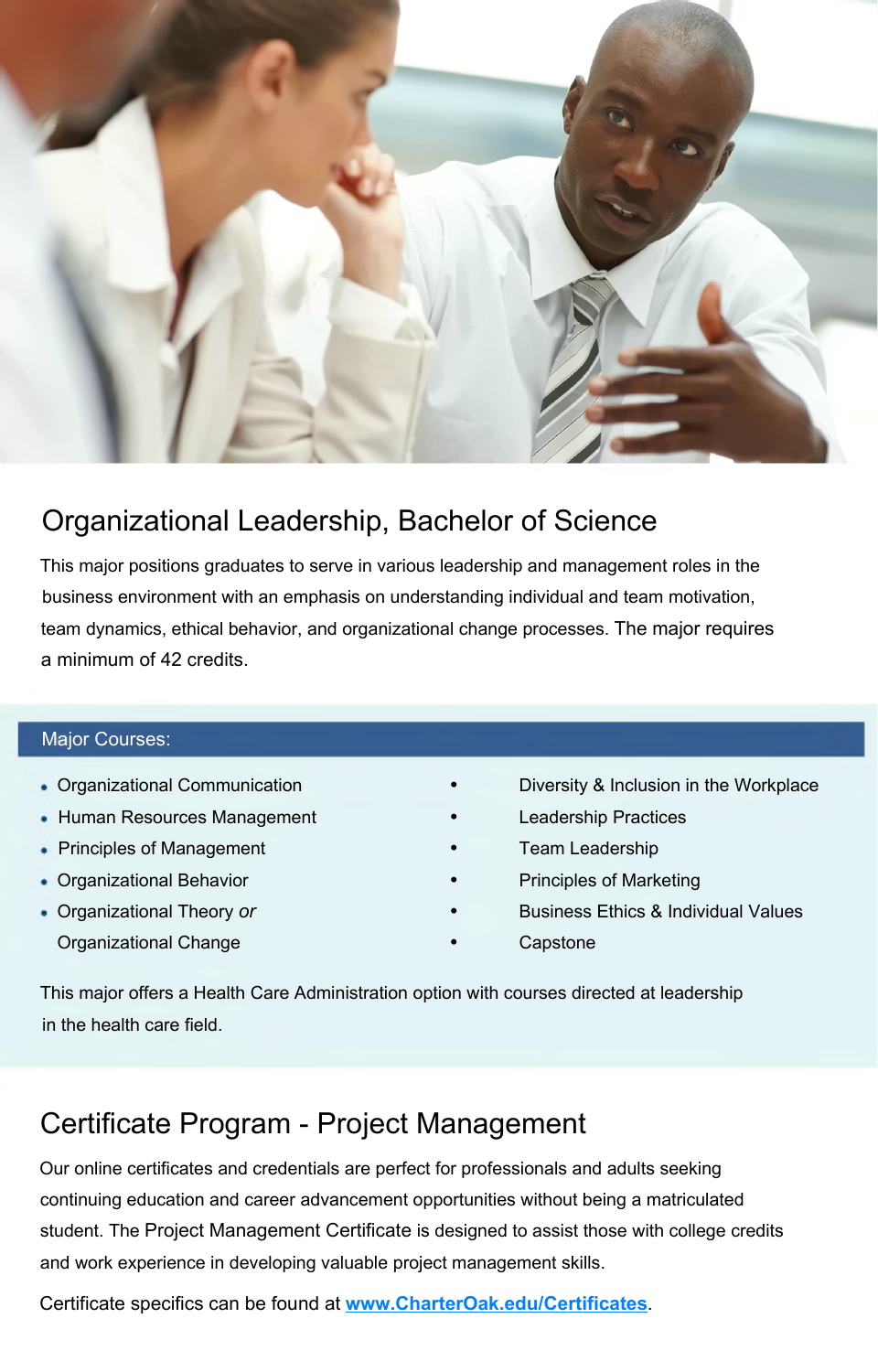

## Academic Requirements

#### *Bachelor of Science Degree*

**•** Major: Minimum of 42 - 48 credits **·** Total credits to earn Bachelor's degree: 120

#### *Academic Residency*

Cornerstone: All students must successfully complete the three-credit Cornerstone Seminar (IDS 101) usually during their first term.

Capstone: Students preparing to graduate with a bachelor's degree must complete that major's Capstone at Charter Oak State College with a grade of "C or higher.

### Use the Credits You've Earned! We accept credits from:

- **•** College-level examinations
- **•** Non-collegiate courses evaluated by American Council on Education (ACE) or National College Credit Recommendation Service (NCCRS)
- **•** ACE evaluated military credit
- **•** Most credits earned at other regionally-accredited institutions including up to 87 credits from two year colleges